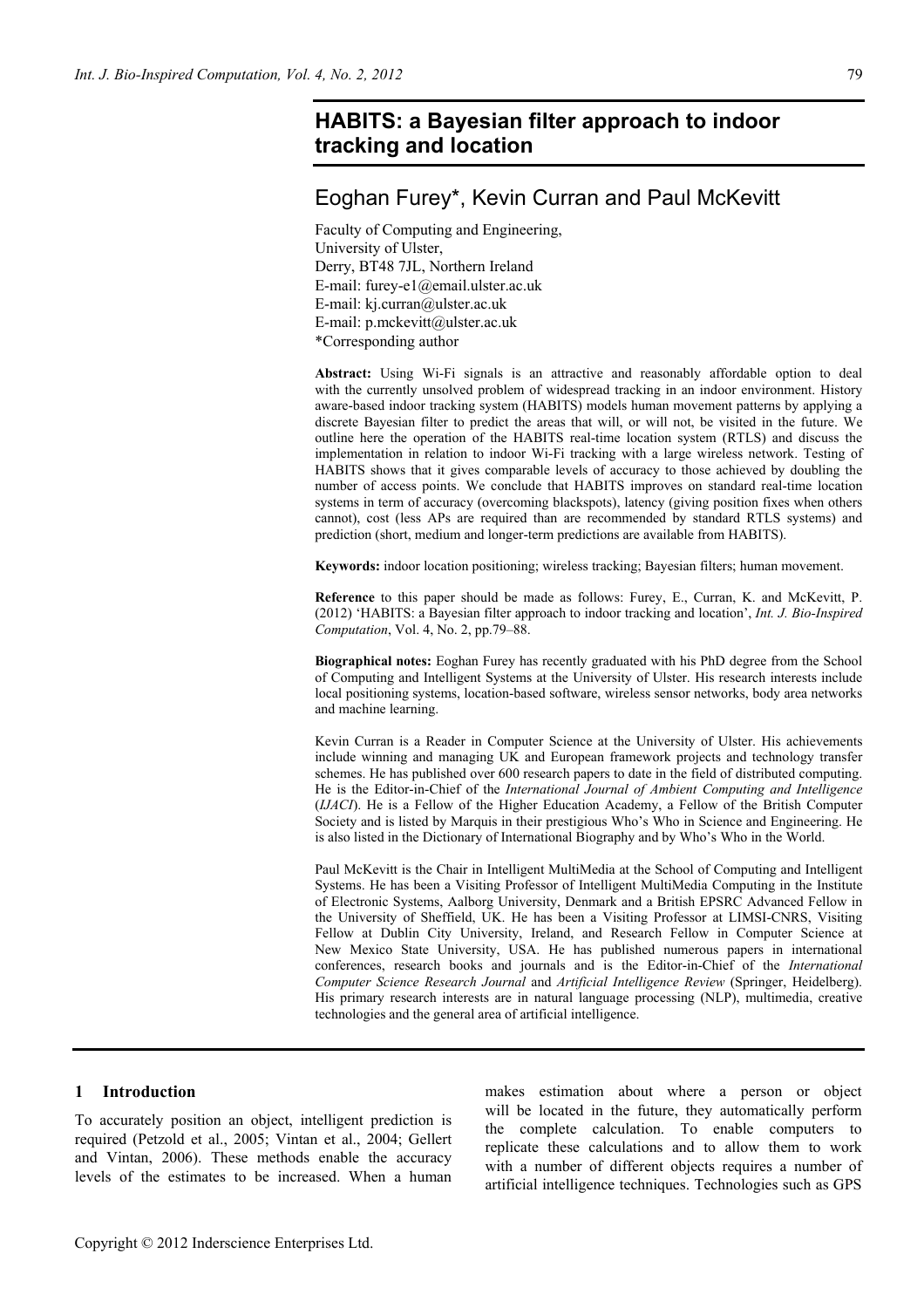and mobile phones have made this a hot area of research in recent years. This has been driven by commercial location-based software, from satellite navigation devices to targeted advertising on mobile phones. Application to indoor environments is a largely under researched area.

Outdoors, using GPS traces to try and learn next location has been attempted by Han (2004) for someone on foot and in Froehlich and Krumm (2008) for vehicles on a road. More recently, data gathered from mobile phone records has been mined to try and find patterns of movement which could be used to try and make next location predictions (González et al., 2008). Indoors, this is a largely under researched area, however a number of 'smart environments' have been setup such as the work (Petzold et al., 2005). Here, specific sensors on doors were utilised to provide movement patterns. A hidden Markov model (HMM) and a neutral network (NN) were applied to the data and successful predictions were made. Ashbrook and Starner (2002) used a Markov chain model and K-means clustering algorithm to attempt to predict future movement. They clustered GPS data to find significant locations and then built a first and second order Markov models using location as state to try and predict future movement. It is possible to create nth order Markov model where probability of the next state is dependent not only on the current state but on the previous  $n - 1$  states. For some examples, considering the 2nd order can yield more accurate results as in the case of probability of transition from  $A \rightarrow B$  is 70% but the probability of transitioning from  $B \to A \to B$  is 81%. This could be explained by a situation where A was a Shop and B was Home. If the shop was on the main road from Home then the probability of going from A to B (Shop to Home) is 70%. However, if the journey started at home and went to the shop, return to home could be more probable (perhaps getting something for dinner?). This demonstrates a situation when higher order models are useful and give extra information. It raises the question of which order of model is suitable for prediction. Ashbrook and Starner (2002) conclude that this depends on the quantity of data available. Other factors affecting their probabilities were due to the large distances travelled and the fact that their tests took place outdoors. They also found that changes in routine would take a long time to show up in their model and they suggested a possible method of weighting certain updates, but warned that this could lead to model that was somewhat skewed. Han (2004) attempts to build upon the work of Ashbrook and Starner (2002) by using a self-organising map (SOM) as a means of learning without pre-knowledge. To use a supervised learning method to learn patterns of movements, pre-knowledge of the person is required, however a SOM can overcome this. An SOM is an 'unsupervised learning neural network' which can preserve the topology of a map as it creates it. Sang uses an SOM to convert sequences of raw GPS data into meaningful patterns which are in turn applied to a Markov chain approach. They used the output from the SOM to learn a first order Markov model and to try and make predictions of next location from it. Their data was gathered based on a university campus. While their method looks promising, their results are very sparse and their conclusion of 'acceptable' prediction accuracy is of little value.

In indoor localisation, the area of movement prediction is sparsely researched. This is due to the fact that any sort of indoor localisation is a relatively recent phenomenon, however a number of research studies have been conducted in this area. One of the first research projects that considered future movement was Microsoft Research's RADAR project (Bahl and Padmanabhan, 2000). This was the first significant attempts to track indoors using 802.1 Wi-Fi signals. Due to the severe problem of signal attenuation it was difficult to get an accurate fix on position using received signal strength (RSS) measurements alone. Position was occasionally reported in locations that were not possible or at least highly unlikely. An effort to overcome these problems is described in Bahl et al.'s (2000) paper. They concluded that the next location position should be close to the last reported one. Their Viterbi-like tracking algorithm deals with a situation of when two physically separate locations are close together in signal space (due to aliasing). The shortest path is depicted in bold. The likely trajectory is calculated based on the previous unambiguous location and a guess of somewhere in between the two is given. Between vertices i and j there is an edge  $d_{ij}$  whose weight is calculated based on the Euclidian distance between the locations i and j. This approach has been shown to significantly reduce the accuracy error in locating a user who is walking. They tested the Viterbi-like approach against a nearest neighbour in signal space (NNSS) and an NNSS-AVG (where the three nearest neighbours in signal space were averaged to estimate location) and it was found to significantly outperform the others. Median distance error for NNSS (3.59 m) and NNSS-AVG (3.32 m) are 51% and 40% worse, respectively compared with Viterbi (2.37 m) (Bahl et al., 2000).

## **2 Related work**

Using past movements to improve localisation is an under researched area, although a number of useful studies have been conducted. Mature technologies, such as GPS navigation, have used this approach to predict where and when a user will re-emerge from a tunnel. Also, the approach is used in cellular systems to predict which cell a mobile user will enter next. Petzold et al. (2006) used various machine learning techniques and mathematical methods to model indoor movement patterns. Using these models, predictions of the next location of a certain user have been made with 69% accuracy without pre-training and 96% accuracy with pre-training. Another study by Zhou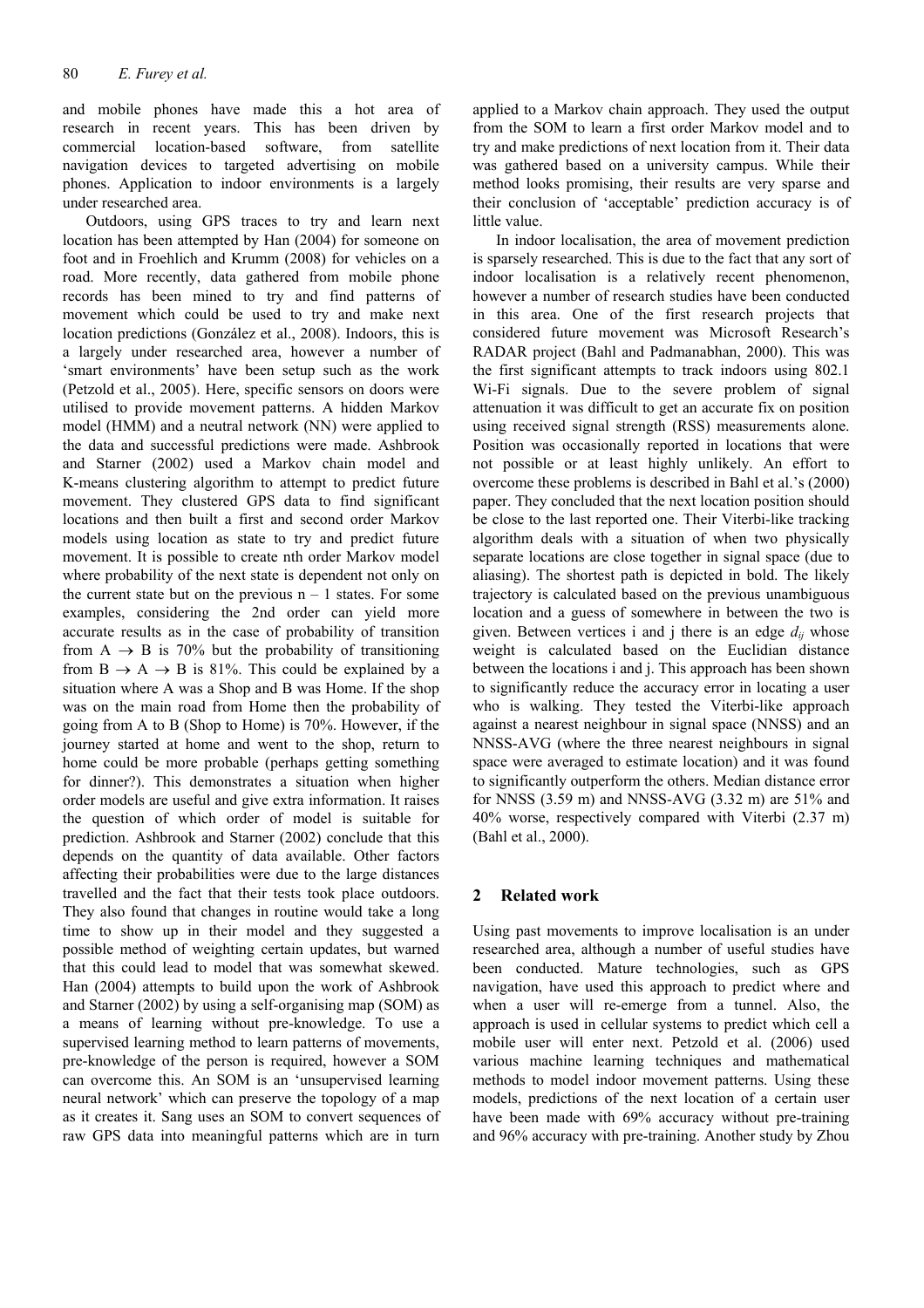(2006) has shown that by using knowledge of previous movements, overall accuracy could be improved by 14.3% and estimations of the wrong room and wrong floor could be improved by 69.7% and 50%, respectively. A recent study (Song et al., 2010) of past locations from mobile phone records, found that general human mobility patterns over a wide area were predictable 94% of the time. A related, relatively new field of reality mining (Eagle and Pentland, 2006) has been developed which records movements of people throughout the day with the intention of predicting future behaviour. These studies on learning human movements for prediction show that the research community is beginning to utilise movement information in a new way.

Figure 1 HABITS overcomes the need for extra APs (see online version for colours)



Using previous movements to help improve accuracy levels in Wi-Fi positioning has been attempted in a number of studies (Bahl and Padmanabhan, 2000; Bahl et al., 2000; Lassabe, 2009), but the focus has been on trying to improve the RSS-based problems.

The HABITS framework which we introduce in the next section does not try and improve on the RSS methods but instead uses the movement habits of users as a means of adding intelligence to the system. This knowledge is then

used to overcome signal black spots and to predict where the user will travel to next as Figure 3 shows.

Previously, we have implemented and tested a number of real-time location system (RTLS) systems and the results of these can be found in the study on behalf of JANet UK – location awareness trails (Furey et al., 2008). Of these, the Ekahau RTLS utilizes the existing Wi-Fi network and in our tests was the best overall indoor tracking system. For this reason, it was the chosen platform for implementing HABITS. A number of stages are involved in implementing this system and these are outlined in the next section.

## **3 HABITS**

Past movement habits have been shown to be repeated by humans, usually to do necessary tasks or just to take what is felt to be the path of least resistance. These habits are often linked to particular tasks that need to be done regularly. Movement habits are the same as other types of habits in that they tend to be regularly repeated. While each of us has a number of habits or patterns that appear to be unique to us, much more probable is that we share habits with others. In our approach, history aware-based indoor tracking system (HABITS) is use to enhance an existing tracking system from Ekahau. The technology of the underlying tracking system or the positioning methods used is not relevant. HABITS is designed to be generic with application to many potential domains. The three main components of HABITS are a connected graph, a discrete Bayesian filer and a set of logic rules. The focus of HABITS is to combine these three methods in a novel way, allowing for predictions of human movement habits. These predictions overcome the latency of updates from currently available systems and enable them to make predictions of likely future movement.

Figure 2 Zones showing areas of interest (see online version for colours)

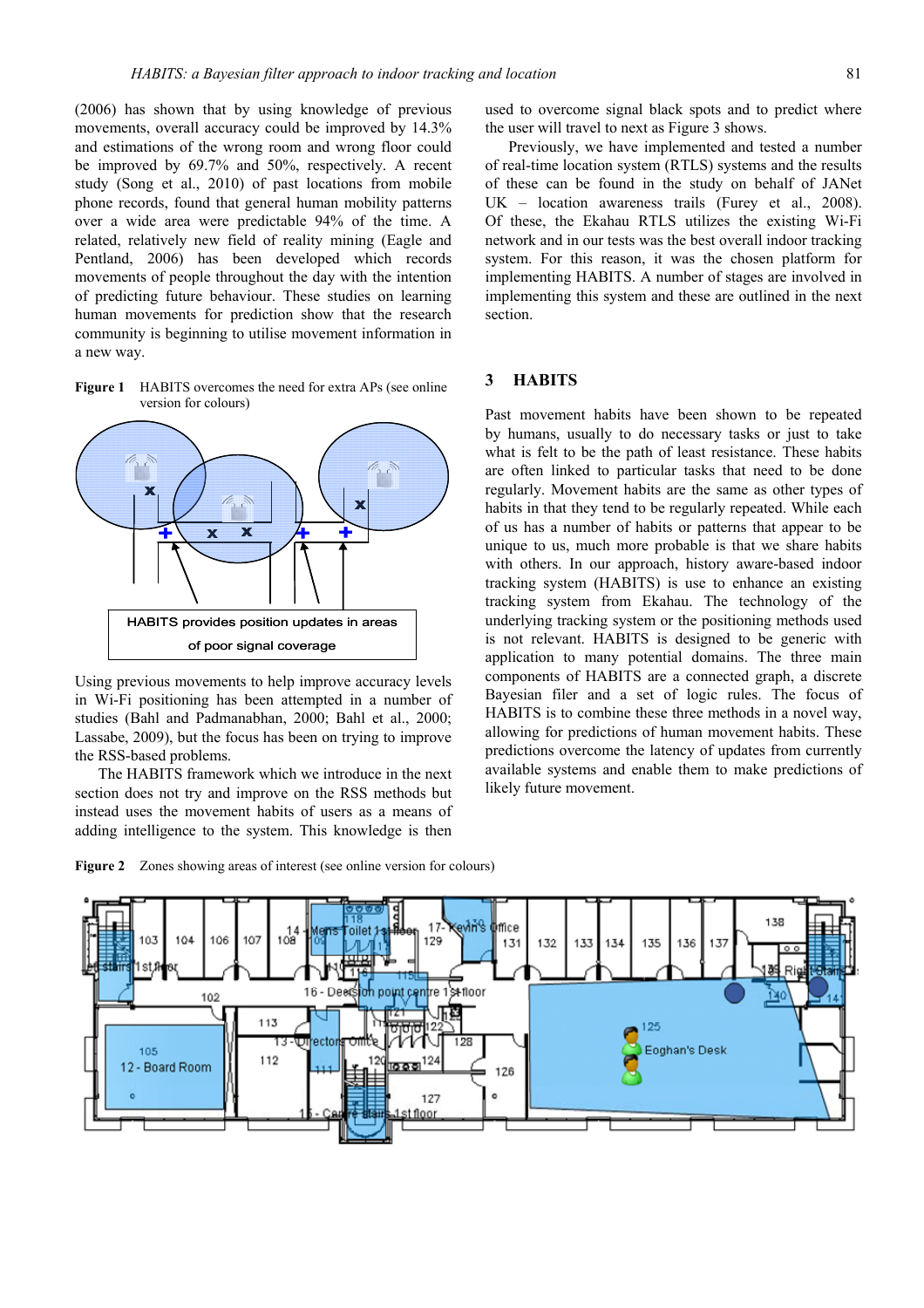In order to collect historical movement data a topological map of the test area is created. A topological map is one which consists of a number of nodes representing places of interest which are connected by edges representing paths where a user may travel. These areas are covered by zones in Ekahau which allow for reporting of when a person carrying a mobile Wi-Fi device enters or leaves them. The zones shown in Figure 2 represent areas that are passed through frequently on the ground floor in the ISRC. Each of these zones can be considered to be a node in a connected graph. The positioning of these zones is a manual process based on expert knowledge of where a user is likely to stop and areas where they would pass through often. Also used are locations where a user has a number of options of where next to travel. The locations of these zones relative to one another can now be represented as an adjacency matrix and hence a connected graph. To do this each node in the graph representing a zone is given a unique ID between 1 and n, were n is the number of zones.

The underlying principle of our approach involves representing the movement areas as a graph which in turn is represented by a number of matrices; incidence, distance and transition.

These constraints show where it is possible for a user to go and where not, the distance between points of interest (for our purposes) and eventually represent the probability of going from one area to another. Methods of modelling the travel environment exist and of these, a graph structure closely represents the possible paths. The nodes in the graph can be positioned to represent areas of interest, decision points or places where the user stops. In between these locations are the paths that may be travelled.

The paths are edges and those locations of interest are the nodes/vertices of a connected graph. The graph structure clearly represents the connections between nodes and therefore areas in the real building. It shows which locations are connected either directly or indirectly.

sleep, eating, call of nature or work are some of the main reasons why humans would habitually stop at the same location. While for many people these may be in the same room or adjacent rooms, in the developed world, relatively large houses exist and these functions often occur in a number of different rooms with travel paths between. Examples of these rooms could be bedroom, kitchen, bathroom and living room. Movement between these rooms is often only possible by one or two different routes. The layout of a typical house (in the developed world) may be represented as a connected graph. In Figure 3, the green nodes represent stopping locations and the blue nodes represent decision points.

A connected graph or topological map of these nodes is shown in Figure 4. Learning the locations of these points can be performed automatically in a number of ways, all of which require an underlying tracking system to be installed.

Learning these significant locations can be carried out automatically by computers. One methods of achieving this is to plot the locations where there was a significant delay between movements. These would indicate the areas where a person was stationary. Even within the same room these points are not all likely to be in the exact same location. To extract wait nodes from a large number of estimates, clustering techniques are used to group the updates together, revealing the main stopping locations. When the nodes have been discovered and coded with numbers for name they may be represented as an  $n \times n$  adjacency matrix where n is the number of nodes and the matrix details specific information about the graph. If a connection exists between the nodes then in the matrix location ij which represents the connection from i to j place a 1, if no connection exists then place a zero. This enables the paths between nodes to be represented mathematically and the matrix can easily be processed by a computer program.



Figure 3 Node positions in house (see online version for colours)

Front Door

When studying a building plan or road map this information is normally clear to see however, in a new location, different methods need to be used to identify these areas of interest. Areas where a user stops for some reason may be thought of as 'base nodes'. Stopping for reasons such as

**Figure 4** Connected graph with node connections (see online version for colours)



When the node locations have been discovered and the distance between two nodes is known, travel time between nodes may also be calculated automatically by the underlying tracking system Ekahau. Average walking or travelling speed for each user is estimated by using: speed = distance/time. Knowledge of the relative travel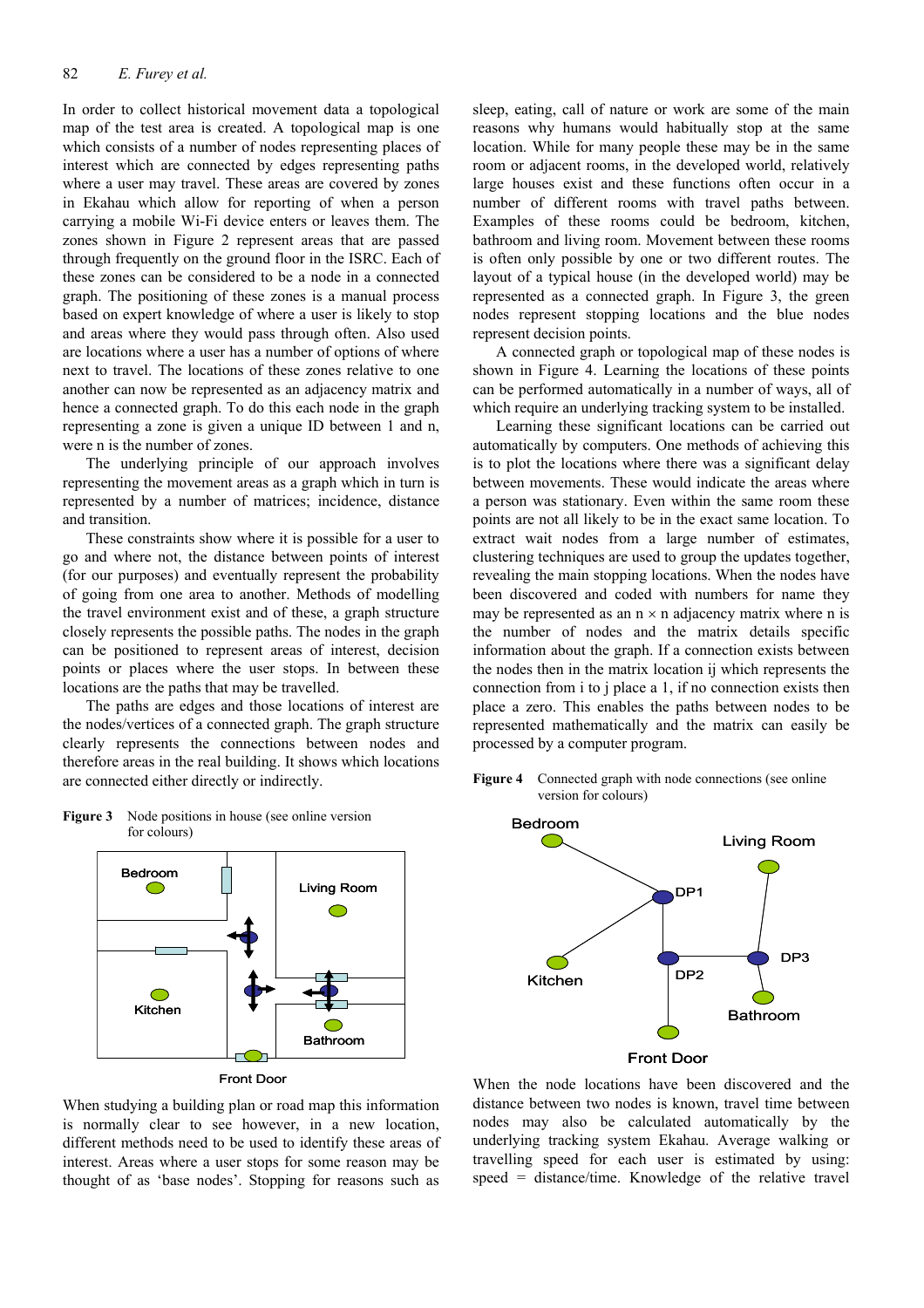times between nodes is then used to generate a distance matrix with distances between each node being calculated based on average user speed. The distance matrix values are in the same positions in the matrix as the 1's are in the adjacency matrix. A transition matrix showing the probabilities of travelling from one node to the other is built up by monitoring the person's travel through the nodes. Again, a number of methods exist to solve this, but a straight forward method is to use the sequence of all nodes traversed for a day, a week or all travel time (depending on the application). String identification tools can be used giving the sequences of nodes and from this mathematical functions can generate a transition matrix. As before, the size of the matrix corresponds to  $n \times n$  and at each location (node) a count is kept of the movement through it and where it goes to next. In the sample house scenario, consider movement from the kitchen, through a decision point to either the bedroom or another decision point. Hypothetically, it could be found that the probability of going from the kitchen to the bedroom was 12/50. This would equate to a situation where out of 50 times leaving the kitchen, 12 of these journeys were to the bedroom. 12/50 would give a probability of 0.2 of travelling to the bedroom meaning that 0.8 or 38 journeys went the other way to the next decision point. This is how transition matrices are created and knowledge of them gives a first order Markov chain.

By querying the EPE the list of zones is retrieved and each zone is allocated a unique ID. For the two floors in the MS building there are 19 zones in total. Using the zone map, an adjacency matrix of size  $n \times n$  is manually created. The corresponding zone-node list allows all zone data from

the EPE to be manipulated as if each zone was the node in the connected graph. Figure 5 shows a connected graph representation of the two floors in the ISRC. The edges between nodes show paths that may be travelled and represent the movements of Wi-Fi tracked people in the building. The numbers on the nodes are those used by the zone to node conversion table.

In addition to the adjacency matrix, the distance between nodes is required to allow for dead reckoning when HABITS is in operation. Two methods are available to calculate this. The first involves manually taking measurements from the ESS. The second involves manual measurement of the distance from one node to another. By timing an averaged paced walk over this distance the speed of movement is calculated by the standard formula speed = distance/time. When this guide for speed is calculated, a standard walk is taken around the whole building with the time to move from one node to the next recorded. With the travel time from one node to the next available a simple calculation can convert this into distance measurements and the distance matrix is created with values in the same locations as the ones in the adjacency matrix.

At any time along the chain, only the current location gives the probability of going to the next location. A simple Markov chain like this gives some idea of the next node but alone it would not be enough to model real human movement habits. Raising the order of the model to consider the previous two nodes would help in some locations but (Froehlich and Krumm, 2008) proved this needs to be done with a large dataset which takes a considerable time to generate.

> Transition Node Exit/Wait Node

Wait Node



4

**Figure 5** MS building represented as a graph (see online version for colours)

MS Ground Floor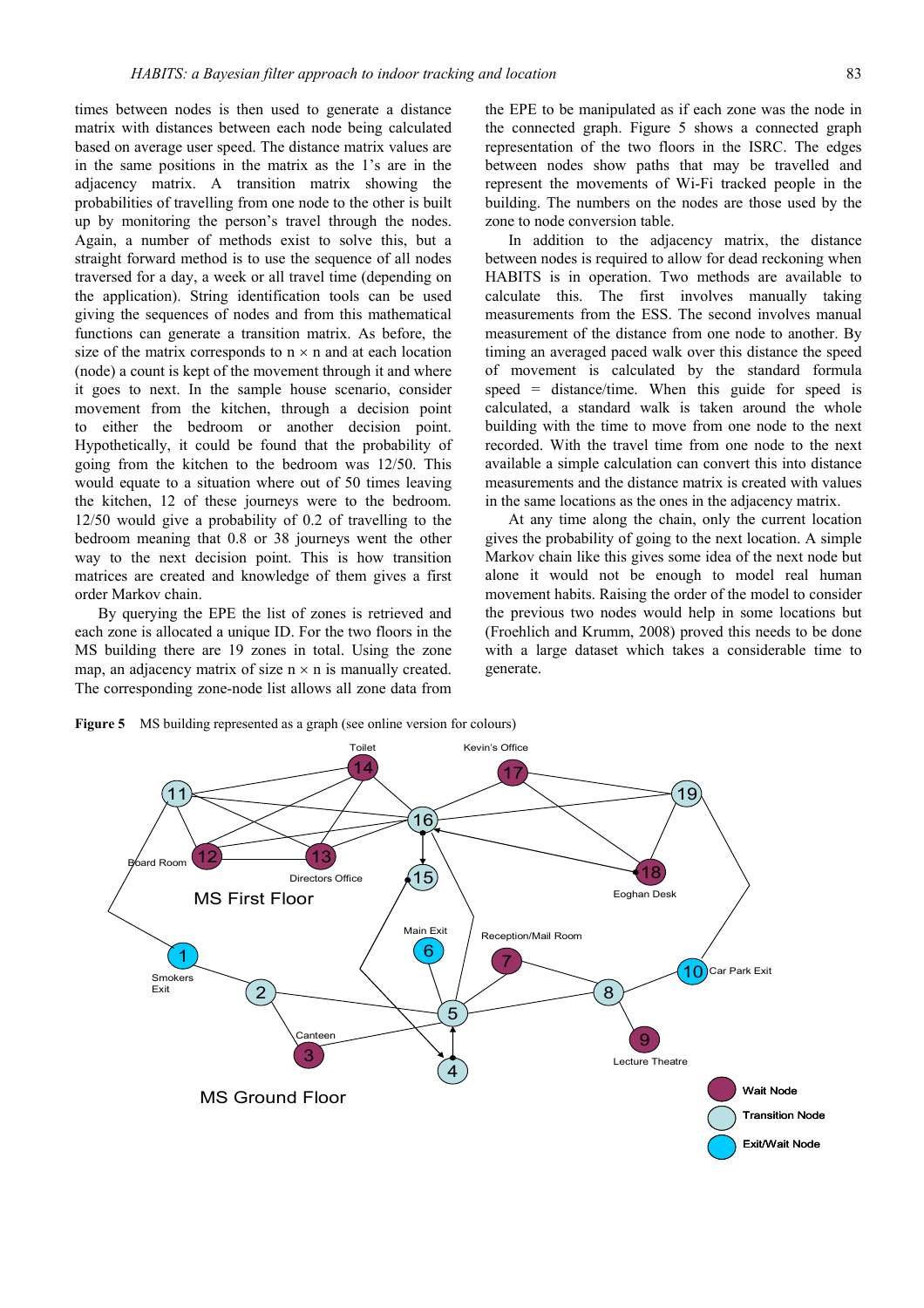Maintaining a separate transition matrix for each day and/or each time period would improve the accuracy slightly but the system would not be expandable to a large area due to becoming overly complex. To predict the most likely next location with a useful degree of accuracy requires more than just a simple one state Markov chain. The movement habits of people are dependent on a variety of factors and to improve the accuracy of any model requires that more of these factors are considered.

The underlying Ekahau tracking system gives the initial location, bel( $x_{t-1}$ ). The transition matrix provides the belief, bel( $x_t$ ) when combined with the information in the perceptual model and the system dynamics. This outputs the probability of moving to the next node when given just the previous one and no other information. HABITS uses more information than just that provided by the first order Markov chain. As a Bayesian filter only works, for instances, that hold to the Markov assumption (meaning only a single order model), substantial information is being left out about commonly travelled paths or sequences of nodes. Froehlich and Krumm (2008) found that the more nodes they had information about (previously travelled), the higher the chances of predicting their final location. If an order (3 for example) Markov model was used, then for some paths, the predicted location probability would be much higher, however it would also take into account shorter journeys and could have sequences like 2-4-2 which would include changing direction completely. Taking into account higher order models results in overcomplicated calculations. The notion of 'preferred paths' (PPs), however allows for the same information to be gathered without keeping track of every path.

As part of the definition of a habit, it states that they are routines of behaviour that are repeated regularly. An approach to viewing habits could be that they take places between distinct locations, but it does not mean that those locations are necessarily adjacent locations. The paths may go through a number of intermediate nodes and a common journey could be kitchen to toilet in the example in Figure 2. This would involve travelling through fur different nodes but may be repeated a number of times a day. If a pattern occurred more often than a set number of times then it could be considered habitual. Habitual journeys of this sort we call 'PPs' and they can be mined from the string of all nodes visited. There could also be a temporal link between taking these PPs and a certain time period. This information can be used to adjust the output of HABITS prediction. It can also help with the identification of final destination which is another aim of HABITS. A PP is also stored as a vector and may be temporally linked to a specific time period if required. Some would be more frequently travelled at particular times than others. When on a PP, the information is used to increase the accuracy of the future location estimate. A last influencing factor to be considered in some instances is a rule that takes into account when people change their habits depending on who they are with. In largely populated environments certain people's movements have an influence on others. In, for example, going for lunch it may be that a particular person is a common factor in most locations. This is discovered by checking to see if people travel routes matched up temporally and if so, was one dominant over the other? When this is the case, a rule is applied in the same manner as the PPs, influencing the prediction. HABITS combines a number of different elements to produce future location predictions. The inputs to the Bayesian filter include the motion model showing where it is possible to go in the next step, the sensor model giving the accuracy of the updates from the underlying tracking system, the learnt historical belief and the location updates from the base system. When the filter has all the necessary information to give a prediction, it is run through a set of rules to improve the accuracy of its estimates. HABITS is designed to be able to operate on any type of tracking system to allow it to track between its updates and to give future predictions

Figure 6 HABITS overcomes need for extra APs (see online version for colours)



HABITS does not attempt to improve the underlying Wi-Fi positioning system but is used in conjunction with it to improve overall performance. While HABITS uses the same radio signals and equipment as other systems, it enables positioning and continuous real-time tracking with increased accuracy, and in areas that were not previously possible. However, HABITS will only work in certain environments where people follow particular habitual movement patterns. Examples include work environments such as factories or hospitals. When a mobile device is tracked by the Ekahau RTLS and the HABITS algorithm is applied, it can still be tracked when it is no longer within line of sight (LOS) of three or more access points (AP). This is normally the minimum required for accurate localisation. The highest frequency rate of position updates from the Ekahau RTLS has been found to be 5 s. These updates are often up to 15 seconds apart. Each update is sent to HABITS along with the learnt historical movement data and from this an intelligent prediction of the next likely location is given. Short-term predictions effectively fill in the blanks in between updates from the Ekahau system. HABITS does not try and improve on the RSS positioning methods currently in use, but instead uses knowledge of the movement habits of users as a means of adding intelligence to existing tracking systems. This knowledge is then used to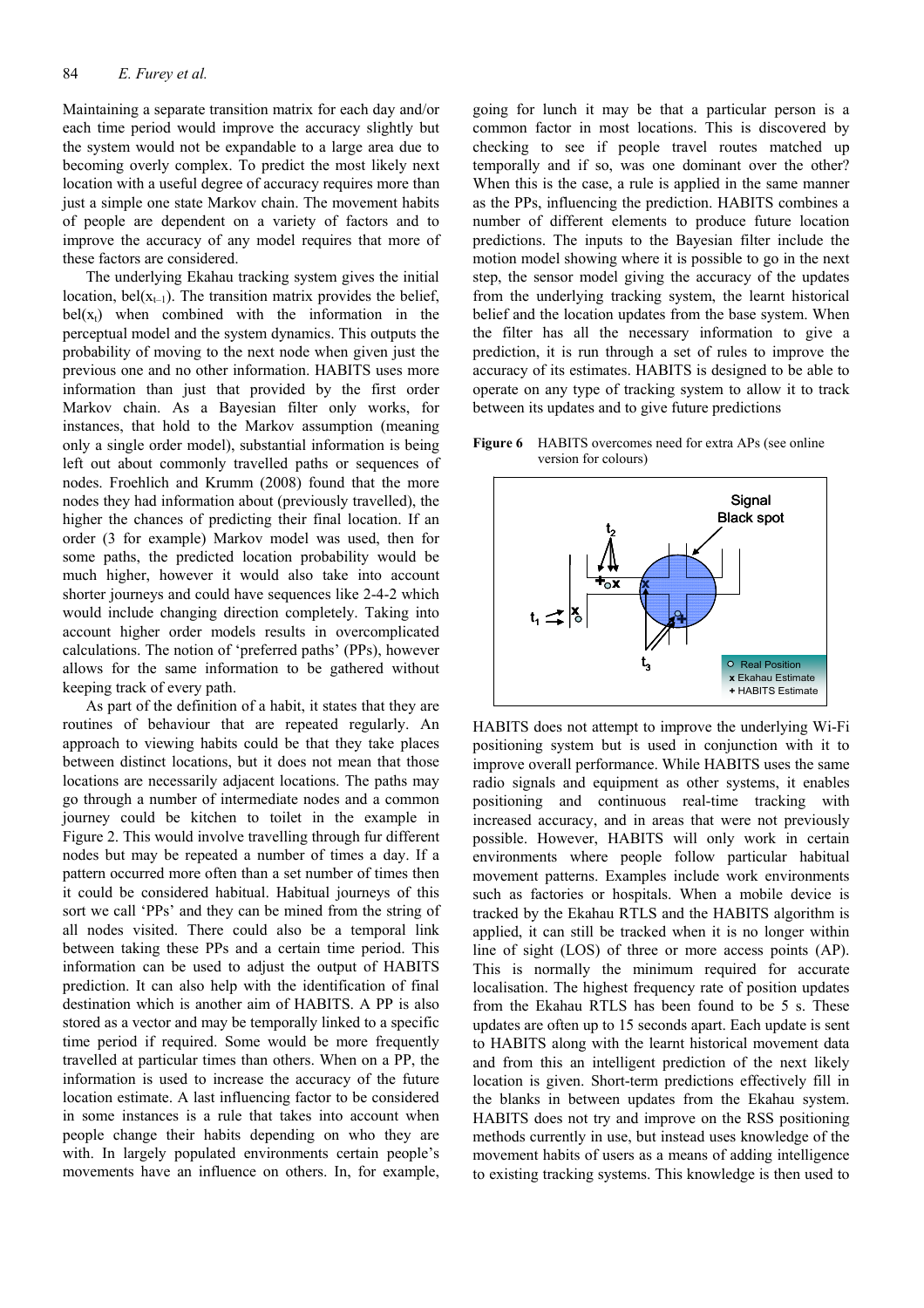overcome signal black spots where existing systems fail (Figure 6) and to predict where the tracked user will travel to next.

At time,  $t_1$  (Figure 6) the Ekahau RTLS can give a position estimate that is close to the true position. At time  $t_2$ both the standard Ekahau RTLS and the HABITS system also give an accurate estimate. However, at time  $t<sub>3</sub>$ , the Ekahau system is no longer accurate due the user travelling through a signal black spot. This is where HABITS can dramatically improve standard location tracking systems and provide accurate updates of where the user is located.

#### **4 Evaluating predictions with HABITS**

The various inputs to HABITS are combined using a number of artificial intelligence techniques. The first is an idea described by Fox (2003), which is extensively used in robotics – that of a discrete Bayesian filter. This filter works in conjunction with the graph matrices and gives out a probability estimate for the next location or a number of possible locations when at a particular node. Pseudo code in Figure 7 shows the basic operation of a discrete Bayesian filter.

**Figure 7** Discrete Bayesian filter (see online version for colours)

General Algorithm for Bayes Filtering 1 Algorithm\_filter(bel( $x_{t-1}$ ),  $u_t$ ,  $z_t$ ): 2 for all xt do 3  $\overline{bel}(x_t) = \sum_{r} p(x_t | u_t, x_{t-1})$  bel  $(x_{t-1})$  (**PREDICTION STEP**) 4 bel  $(x_t) = \eta p(z_t | x_t) \overline{bel}(x_t)$  **(UPDATE STEP)**<br>5 end for end for 6 return bel  $(x_t)$ Inputs belief bel( $x_{t-1}$ ) at t-1; most recent control  $u_t$  + measurement  $z_t$ . Output is the belief bel  $(x_t)$  at time t.

It is basically a data fusion technique which uses Bayes theorem as a means of predicting the probability of moving from one node to the next. The various movement and sensor constraints are represented as mathematical models (u<sub>t</sub>) which work along with the updates from Ekahau  $(z_t)$ and the transition matrix data,  $p(x_t | x_{t-1})$  to give a prediction of next location. The n symbol in Figure 11 – line 4 is used to normalise the result to 1. However, this prediction alone is not sufficient to model a user's movement habits accurately.

Fuzzy logic is derived from fuzzy set theory and is a technique used when reasoning is approximate rather than precise. *Fuzzy rules* are similar to normal rules except that there are degrees of correctness. In this way, we can represent ideas like "John *often* goes to the canteen for lunch". The addition of the *fuzzy rule base* is to overcome one of the weaknesses of the Bayesian filter. This weakness is that it is tied to the *Markov assumption* which states that all the necessary information needed to predict the next step is located in the current step. This makes the discrete Bayesian filter into a Markov chain, which is any random process that is bound by the Markov assumption. As the Markov assumption does not hold true in our case, it has been overcome by the creation of a hybrid Bayesian-fuzzy filter/rule base. This gives us the best of both and allows for extra habits, such as being on PPs, to be included which do not fit into the discrete Bayesian filter.

### *4.1 Operational scenario*

The scenario next describes HABITS' operation in a real world scenario. The user is travelling from his desk to leave the building for lunch. The code and accompanying diagrams (Figures 8 to 10) show what the probabilities are of going to a particular node. This shows how the knowledge of a user's movement habits can be used to give predictions to a useful degree of accuracy. A possible use of these predictions is explained in the last section.

- 1 If tag  $=$  Eoghan
- 2 *node* = *5 and previous node* = *4*
- 3 node 5 NOT = wait node
- 4 Action = calc next node
- 5 *Next node* = *Either 2, 3, 6, 7, 8 (All have non-zero Probability) – Figure 13)*
- 6 Check time period  $=$  Lunch
- 7 *If time = Lunch THEN next node is 6 or 3 (Probability > 80%) – Figure 14 lunch temporal rule*
- 8 Check other users in area
- 9 *If with John THEN next node = 6 (John does not go to the canteen!) – Figure 15 other user rule*
- 10 *If with Mary THEN next node = 3 (Mary usually goes to the canteen!)*
- 11 If alone then next node =  $6(40\%)$  OR 3  $(40\%)$  wait for more info!
- 12 Use speed and distance to calculate position at time t
- 13 *Calc and show positions at t + 1, t + 2*  $\ldots$  *t + n.*

Long-term predictions are related to the likelihood that a particular node will be visited during a particular time period. This could be later the same day or later in the week. For example, HABITS tells us with 85% confidence that during the lunchtime period that users 1, 2 and 5 will all leave their base nodes and will exit the building through the front door. To calculate these movements, the repeatability of a PP within a time period (TP) is considered. Table 2 shows the frequency of each PP in each TP for User 1. The frequency tables for all users are automatically extracted from the learning data by HABITS. This works on the principle that if a journey has occurred every Tuesday morning for three weeks, then there is a high probability that it will occur the next Tuesday, all else being equal. There is no guarantee that this will occur but evidence from the tests show that it is highly probable. Users 3 and 4 both travel to node 3 (canteen in test area) on 13 out of the 15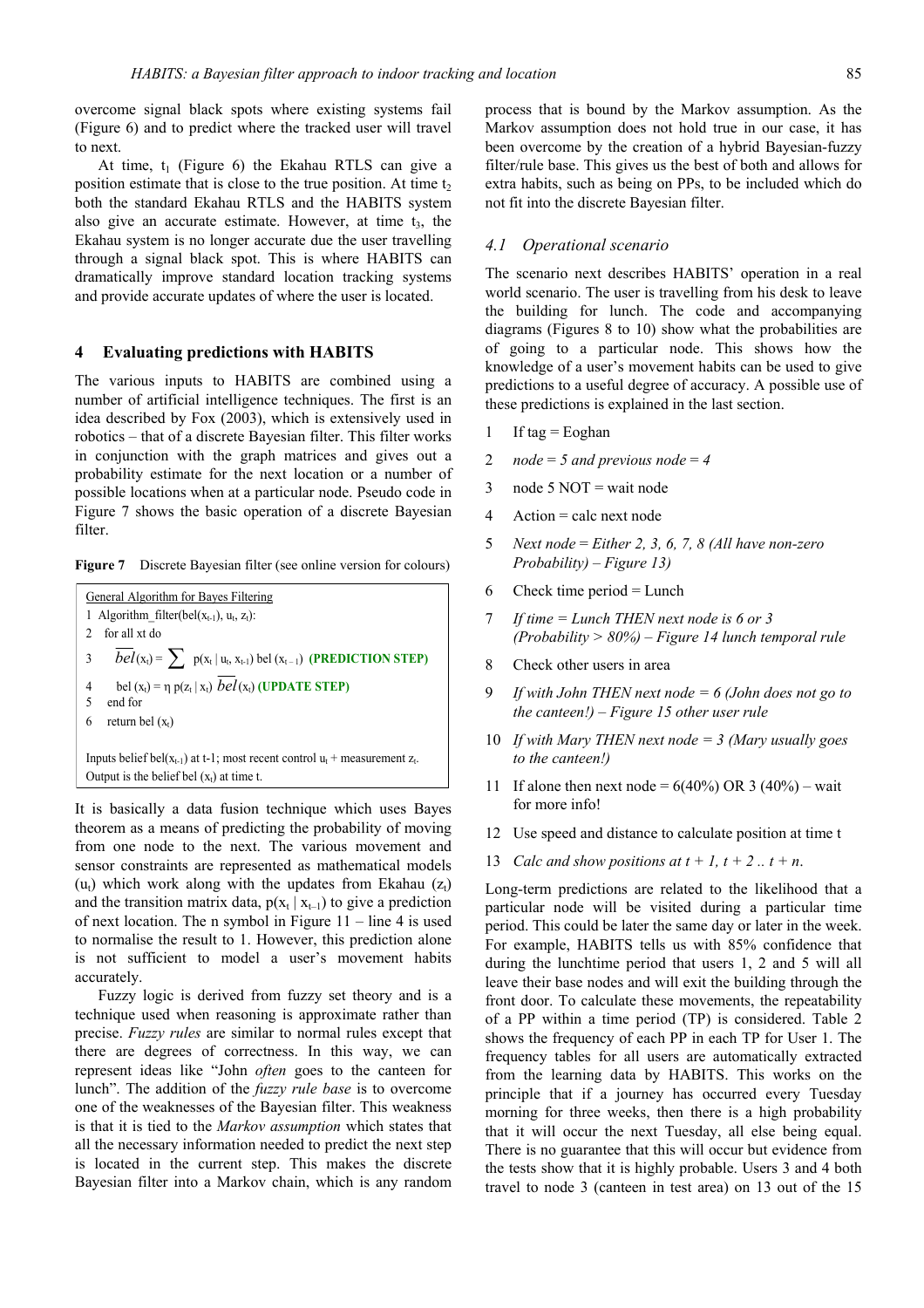MS Ground Floor

3

p1=0.17

E2

2

p2=0.02

1

days used for testing. These patterns allow HABITS to predict who will go where, when, for commonly repeated journeys with a useable degree of accuracy. The green boxes in Table 2 show PPs that have occurred twice during the same TP on the same day and the yellow boxes show those that have occurred on three or more occasions.



6

4

E3

5

7

 $p3=0.31$   $p4=0.15$ 

8

p5=0.02

9

10

Ekahau Update Standard Node Possible next node Decision Node Node passed through

**Figure 8** Probability from Bayesian filter (see online version for colours)

Figure 9 Probability from temporal fuzzy rule (see online version for colours)



Figure 10 Probability from other user fuzzy rule (see online version for colours)



results shown in Figure 11.

These show that when a PP has only been observed twice, the successful predictions occur 64% of the time meaning that 36% of the time the predictions are incorrect. However, when a PP has been observed three or more times within a time period during a particular day, then the predictions are correct 78% of the time. Table 2 lists the overall average predictions for all of the test subjects. These are compiled by running HABITS on the test data available. Overall User 2, an RA is the most predictable. The short and medium term predictions for all subjects are similar, however, the long-term predictions are much lower for User 3 (student) and User 5 (academic).

**Figure 11** Long-term predictions from user 1 (see online version for colours)



The users base node (desk) is the key to making predictions with HABITS. Of the total number of journeys made during the test period, 42% had the base node as the destination and 47% had the base node as the starting point. This means that 89% of all journeys undertaken by our test subjects involved travel to or from their base node. All of the test subjects showed very high (> 89%) predictability when travelling to their own work station. When travelling from the base station, the final destination was more difficult to predict. However, HABITS still predicted the correct destination over 60% of the time for all users. User 4, the RA, was still predictable in over 90% of their journeys from their base station.

Other journeys in the building had a much lower predictability. Some small patterns were apparent such as going to the toilet after the canteen, but overall these journeys proved to be beyond the predictability of HABITS. The average predictability of final destination of any of the test subjects was almost 80%. This means, in our test week, for four out of every five journeys taken, HABITS correctly predicted the final destination. It must be noted that these results are for journeys of greater than two nodes.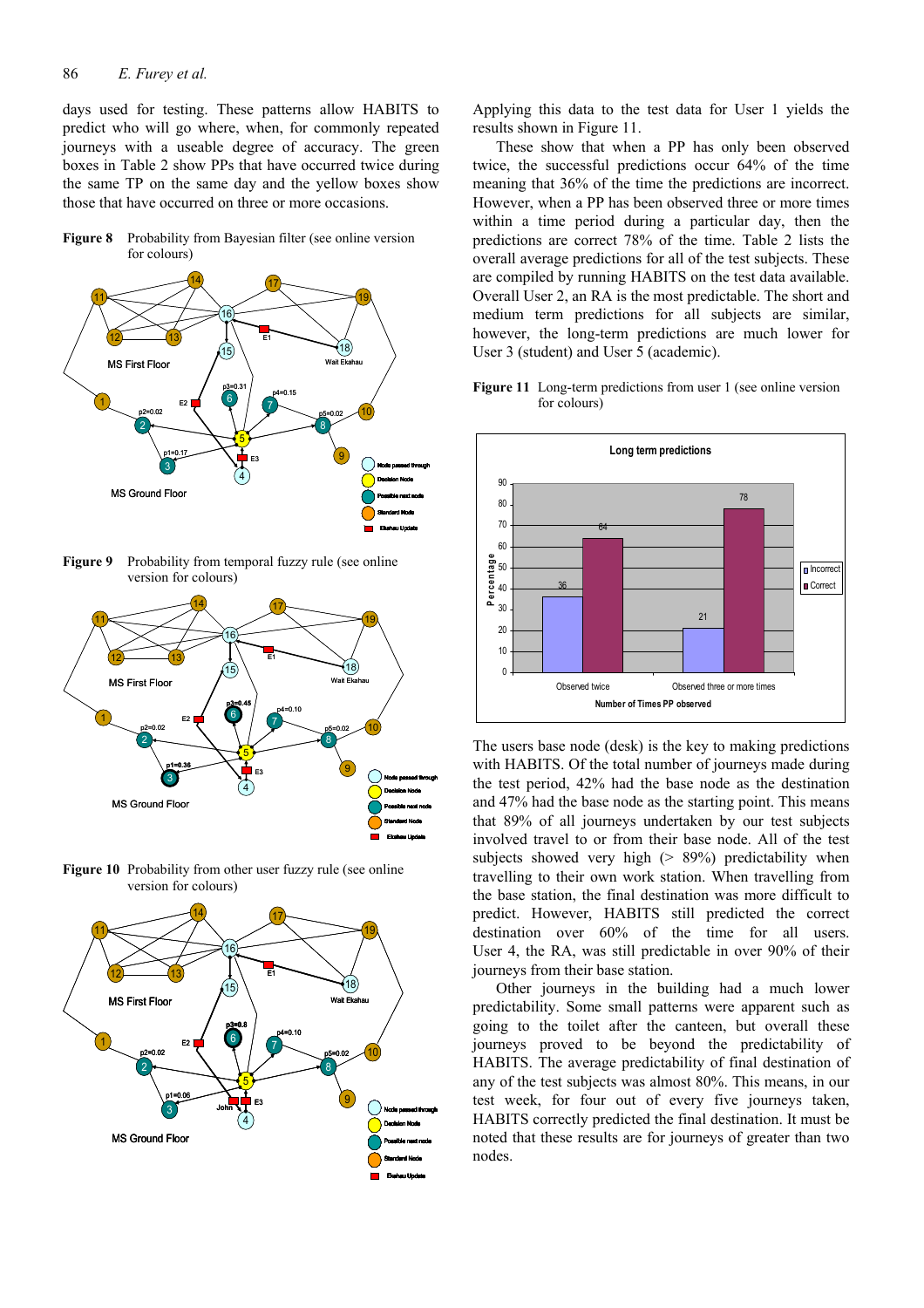|      | PP      |                  | 2                | 3                | 4            | 5                       | 6                       | $\overline{7}$   | 8                | 9                | 10           | 11               | 12               | 13               | 14             | 15               | 16               | 17                      | 18                      | 19               | 20             | 21                      | 22               |
|------|---------|------------------|------------------|------------------|--------------|-------------------------|-------------------------|------------------|------------------|------------------|--------------|------------------|------------------|------------------|----------------|------------------|------------------|-------------------------|-------------------------|------------------|----------------|-------------------------|------------------|
| Mon  | Morning | $\boldsymbol{0}$ | $\theta$         | $\mathbf{0}$     | $\theta$     | 0                       | $\theta$                | $\theta$         | $\theta$         | $\Omega$         | $\theta$     | $\mathbf{0}$     | 0                | $\theta$         | $\mathbf{0}$   | $\mathbf{0}$     | $\mathbf{0}$     | $\theta$                | $\mathbf{0}$            |                  |                | $\boldsymbol{0}$        | $\overline{3}$   |
|      | Lunch   | $\theta$         | $\theta$         | $\mathbf{0}$     | $\mathbf{0}$ | $\overline{4}$          | $\overline{3}$          | $\mathbf{0}$     | $\boldsymbol{0}$ | $\boldsymbol{0}$ | $\theta$     | $\mathbf{0}$     | $\mathbf{0}$     | $\overline{4}$   | $\overline{3}$ |                  |                  | $\overline{2}$          | $\overline{\mathbf{3}}$ | 2                | $\mathbf{0}$   | $\mathbf{0}$            | $\boldsymbol{0}$ |
|      | Evening | $\overline{0}$   | $\theta$         | $\theta$         | $\theta$     | $\overline{2}$          | $\overline{2}$          | $\theta$         | $\theta$         | $\theta$         |              | $\mathbf{0}$     | $\mathbf{0}$     | 2                | $\overline{2}$ |                  |                  |                         | 1                       | 3                | $\overline{2}$ | $\overline{\mathbf{3}}$ | $\overline{2}$   |
| Tue  | Morning | 0                | $\theta$         | $\mathbf{0}$     | $\theta$     | $\boldsymbol{0}$        | $\mathbf{0}$            | $\mathbf{0}$     | $\mathbf{0}$     | $\boldsymbol{0}$ | $\mathbf{0}$ | $\boldsymbol{0}$ | $\boldsymbol{0}$ | $\mathbf{0}$     | $\theta$       | $\mathbf{0}$     | $\mathbf{0}$     | $\mathbf{0}$            | $\boldsymbol{0}$        | $\boldsymbol{0}$ |                | $\boldsymbol{0}$        | $\overline{3}$   |
|      | Lunch   | $\overline{0}$   | $\theta$         | $\mathbf{0}$     | 0            | $\overline{2}$          | $\overline{2}$          | $\boldsymbol{0}$ | $\boldsymbol{0}$ | $\mathbf{0}$     | $\theta$     |                  |                  | $\overline{2}$   | $\overline{2}$ | $\boldsymbol{0}$ | $\mathbf{0}$     | $\overline{2}$          | $\overline{2}$          | $\mathbf{0}$     | $\mathbf{0}$   | $\theta$                |                  |
|      | Evening | $\Omega$         | $\theta$         | $\theta$         | $\theta$     | $\theta$                |                         | $\theta$         | $\theta$         | $\theta$         | $\theta$     | $\mathbf{0}$     | $\boldsymbol{0}$ | $\theta$         |                | $\theta$         |                  | $\mathbf{0}$            | $\theta$                | $\overline{2}$   | $\overline{2}$ | $\overline{4}$          | 2                |
| Wed  | Morning | $\overline{0}$   | $\theta$         | $\mathbf{0}$     | $\theta$     | $\boldsymbol{0}$        | $\theta$                | $\overline{0}$   | $\boldsymbol{0}$ | $\mathbf{0}$     | $\mathbf{0}$ | $\mathbf{0}$     | $\mathbf{0}$     | $\theta$         | $\theta$       | $\mathbf{0}$     | $\mathbf{0}$     | $\mathbf{0}$            | $\mathbf{0}$            | $\mathbf{0}$     | $\mathbf{0}$   | $\mathbf{0}$            | $\overline{2}$   |
|      | Lunch   | $\theta$         |                  | $\mathbf{0}$     | $\mathbf{0}$ | $\overline{\mathbf{3}}$ | $\overline{\mathbf{3}}$ | $\mathbf{0}$     | $\theta$         | $\theta$         | $\mathbf{0}$ | $\mathbf{0}$     | $\mathbf{0}$     | 3 <sup>1</sup>   | $\overline{3}$ | $\mathbf{0}$     | $\overline{0}$   | $\overline{\mathbf{3}}$ | $\overline{\mathbf{3}}$ |                  |                |                         |                  |
|      | Evening |                  |                  | $\theta$         | $\mathbf{0}$ | $\mathbf{0}$            | $\theta$                | $\theta$         | $\theta$         | $\theta$         | $\theta$     | $\mathbf{0}$     | $\overline{0}$   | $\mathbf{0}$     | $\theta$       | $\mathbf{0}$     | $\mathbf{0}$     | $\mathbf{0}$            | $\mathbf{0}$            |                  | $\theta$       | 3                       | $\overline{2}$   |
| Thur | Morning | $\overline{0}$   | $\theta$         | $\mathbf{0}$     | $\mathbf{0}$ | $\boldsymbol{0}$        | $\theta$                | $\mathbf{0}$     | $\mathbf{0}$     | $\mathbf{0}$     | $\mathbf{0}$ | $\mathbf{0}$     | $\mathbf{0}$     | $\boldsymbol{0}$ | $\mathbf{0}$   | $\mathbf{0}$     | $\mathbf{0}$     | $\mathbf{0}$            | $\boldsymbol{0}$        | $\boldsymbol{0}$ | $\mathbf{0}$   | $\theta$                | $\overline{2}$   |
|      | Lunch   | $\Omega$         | $\theta$         | $\mathbf{0}$     | $\mathbf{0}$ | $\boldsymbol{0}$        | $\overline{2}$          | $\mathbf{0}$     | $\boldsymbol{0}$ | $\mathbf{0}$     | $\mathbf{0}$ | $\mathbf{0}$     | $\mathbf{0}$     | $\boldsymbol{0}$ | $\overline{2}$ | $\theta$         |                  |                         | $\mathbf{0}$            | $\mathbf{0}$     | $\theta$       |                         | $\boldsymbol{0}$ |
|      | Evening | $\overline{0}$   | $\theta$         | $\mathbf{0}$     | $\theta$     | $\boldsymbol{0}$        | $\theta$                | $\mathbf{0}$     | $\theta$         | $\boldsymbol{0}$ | $\mathbf{0}$ | $\mathbf{0}$     | $\overline{0}$   | $\boldsymbol{0}$ | $\mathbf{0}$   | $\mathbf{0}$     | $\mathbf{0}$     | $\mathbf{0}$            | $\boldsymbol{0}$        | 3                |                |                         | $\mathbf{0}$     |
| Fri  | Morning | $\overline{0}$   | $\theta$         | $\mathbf{0}$     | $\theta$     | $\boldsymbol{0}$        | $\theta$                | $\theta$         | $\boldsymbol{0}$ | $\mathbf{0}$     | $\theta$     |                  | $\mathbf{0}$     | $\theta$         | $\mathbf{0}$   | $\mathbf{0}$     | $\boldsymbol{0}$ | $\mathbf{0}$            | $\mathbf{0}$            |                  |                | $\mathbf{0}$            | 2 <sup>1</sup>   |
|      | Lunch   | $\Omega$         | $\theta$         | $\theta$         | $\mathbf{0}$ |                         | $\overline{\mathbf{3}}$ | $\mathbf{0}$     |                  | $\theta$         |              | $\mathbf{0}$     | $\mathbf{0}$     | 1                | $\overline{3}$ | $\mathbf{0}$     | 0                | $\overline{2}$          |                         | $\theta$         | $\theta$       |                         | $\theta$         |
|      | Evening | $\overline{0}$   | $\boldsymbol{0}$ | $\boldsymbol{0}$ | $\theta$     | $\boldsymbol{0}$        | $\mathbf{0}$            | $\overline{0}$   | $\theta$         | $\boldsymbol{0}$ | $\mathbf{0}$ | $\mathbf{0}$     | $\boldsymbol{0}$ | $\mathbf{0}$     | $\mathbf{0}$   | $\mathbf{0}$     | $\boldsymbol{0}$ | $\mathbf{0}$            | $\mathbf{0}$            |                  |                |                         | 0                |

**Table 1** Frequency of PPs during time periods for user 1 (see online version for colours)

**Table 2** Predictions for all test subjects

| Test subject | Job                | Predictability |        |                  |  |  |  |  |  |  |
|--------------|--------------------|----------------|--------|------------------|--|--|--|--|--|--|
|              |                    | <b>Short</b>   | Medium | Long (3 or more) |  |  |  |  |  |  |
| User 1       | Research student   | 82%            | 83%    | 78%              |  |  |  |  |  |  |
| User 2       | Research associate | 85%            | 88%    | 82%              |  |  |  |  |  |  |
| User 3       | Research student   | 81%            | 77%    | 55%              |  |  |  |  |  |  |
| User 4       | Research associate | 87%            | 82%    | 76%              |  |  |  |  |  |  |
| User 5       | Academic           | 80%            | 78%    | 62%              |  |  |  |  |  |  |
| Average      |                    | 83%            | 81%    | 70%              |  |  |  |  |  |  |

The testing of HABITS revealed a number of interesting facts. HABITS is suitable in environments where people follow particular movement patterns. The two RAs (User 2 and User 4) proved to have much more predictable habits than the other three test subjects. It was concluded that this was because they were paid to sit in the same spot each day and had set times for breaks. User 5 (academic) and Users 1 and 3 (PhD students) did follow repeating movement patterns but these did not follow a rigid timetable. The conclusion from this was that the academic had a changeable meeting schedule, whereas the student made particular journeys when he/she felt like it.

#### **5 Conclusions**

Widely used techniques such as the Kalman and particle filters are probabilistic approaches to taking educated guesses of the future given relevant information. This paper outlines a system HABITS which aims at overcoming weaknesses in existing RTLSs by using the human approach of making educated guesses about future location. The hypothesis of this proposal is that knowledge of a person's historical movement habits allows for future location predictions to be made in the short, medium and long-term. The research questions that were foremost are whether the tracking capabilities of existing real-time locating systems can be improved automatically by knowledge of historical movement and by the application of a combination of artificial intelligence approaches. We also considered whether this approach can allow for intelligent prediction of future locations. We conclude that HABITS improves on the standard Ekahau RTLS in term of accuracy (overcoming black spots), latency (giving position fixes when Ekahau cannot), cost (less APs are required than are recommended by Ekahau) and prediction (short, medium and longer term predictions are available from HABITS). These are features that no other indoor tracking system currently provides.

### **References**

- Ashbrook, D. and Starner, T. (2002) 'Learning significant locations and predicting user movement with GPS', *Wearable Computers, 2002, (ISWC 2002), Proceedings, Sixth International Symposium on*, pp.101–108.
- Bahl, P. and Padmanabhan, V.N. (2000) 'RADAR: an in-building RF-based user location and tracking system', *INFOCOM 2000. Nineteenth Annual Joint Conference of the IEEE Computer and Communications Societies. Proceedings*, IEEE, Vol. 2, pp.775–784.